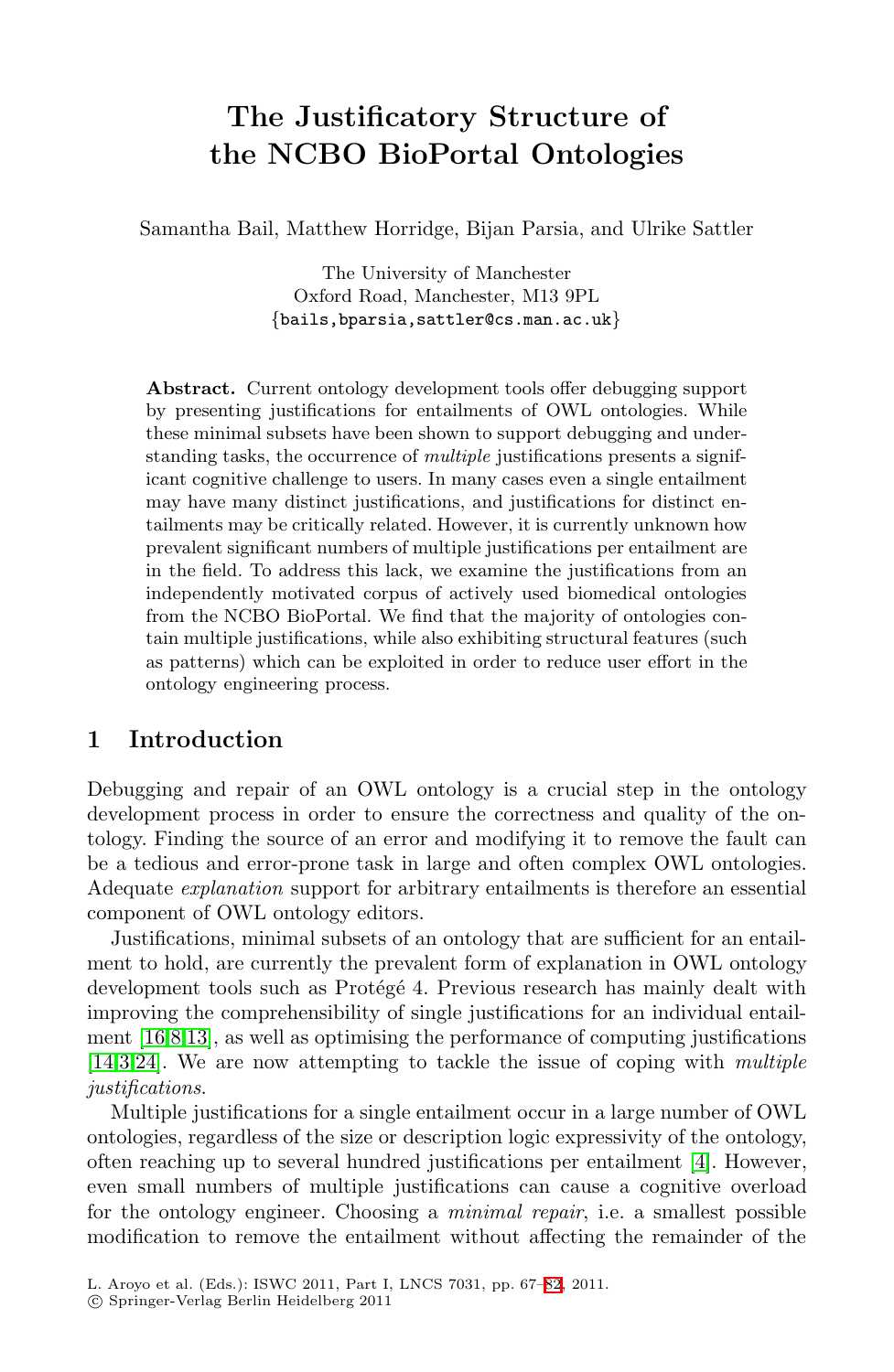ontology, requires significant cognitive effort from the us[er](#page-15-0) [w](#page-15-0)hen faced with not just one, but multiple justifications.

Further, repairing entailments in isolation might also cause non-minimal repairs, as demonstrated in [15]. Considering multiple entailments to repair simultaneously almost certainly<sup>1</sup> requires the user to deal with multiple justifications. As in the case of multiple justifications for a single entailment, the ontology engineer must recognize *relationships* between the justifications in order to find a suitable repair. While the root and derived justifications described in [15] point out one type of relations (namely subset relations), there exist many other structural aspects of justifications which have not been explored yet.

While there is a clear use case for improved coping mechanisms, we may also consider gathering additional knowledge about an ontology from the justifications occurring in it. A user may want to learn about the modelling of an ontology by considering not only its explicitly asserted structure and metrics, but also its implicit structure, which is described by the relations between entailments and their entailing axiom sets.

To date, there has been no systematic investigation into the problem of multiple justifications in an independently motivated corpus of OWL ontologies. In this paper, we analyse the relationships between justifications in a set of ontologies from the biomedical domain which were extracted from the NCBO BioPortal.<sup>2</sup> This analytical work constitutes the first step on the road to developing an explanation tool with improved coping strategies for multiple justifications with the aim of supporting ontology engineers in the debugging process.

To facilitate the description of justificatory structure, we introduce a graphbased framework for capturing and analysing relationships between justifications in OWL ontologies. Using these JGraphs, we outline different aspects of the justificatory structure and perform an analysis of an ontology corpus. The contributions of this paper are: 1) A framework to compute and describe the justificatory structure as the foundation for improved explanation support for multiple justifications. 2) Metrics for OWL ontologies that describe implicit features of the ontology. 3) A survey of a representative set of bio-ontologies that demonstrates the concept of justificatory structure and provides insight into structural aspects of the corpus.

# **2 Preliminarie[s](#page-14-1)**

In the following section we provide a brief overview of the Web Ontology Lan[guage OWL and d](http://bioportal.bioontology.org)iscuss the notion of entailment sets. We then introduce justi[fications as a form of explanation for ent](http://www.w3.org/TR/2009/REC-owl2-overview-20091027)ailments.

## **2.1 OWL**

The Web Ontology Language OWL 2,<sup>3</sup> may be regarded as a syntactic variant of the expressive description logic (DL) [2]  $\mathcal{SROIQ}$ , with an OWL 2 ontology

 $<sup>1</sup>$  A set of axioms can be a minimal entailing set for multiple entailments.</sup>

 $^{\rm 2}$ http://bioportal.bioontology.org

<sup>3</sup> http://www.w3.org/TR/2009/REC-owl2-overview-20091027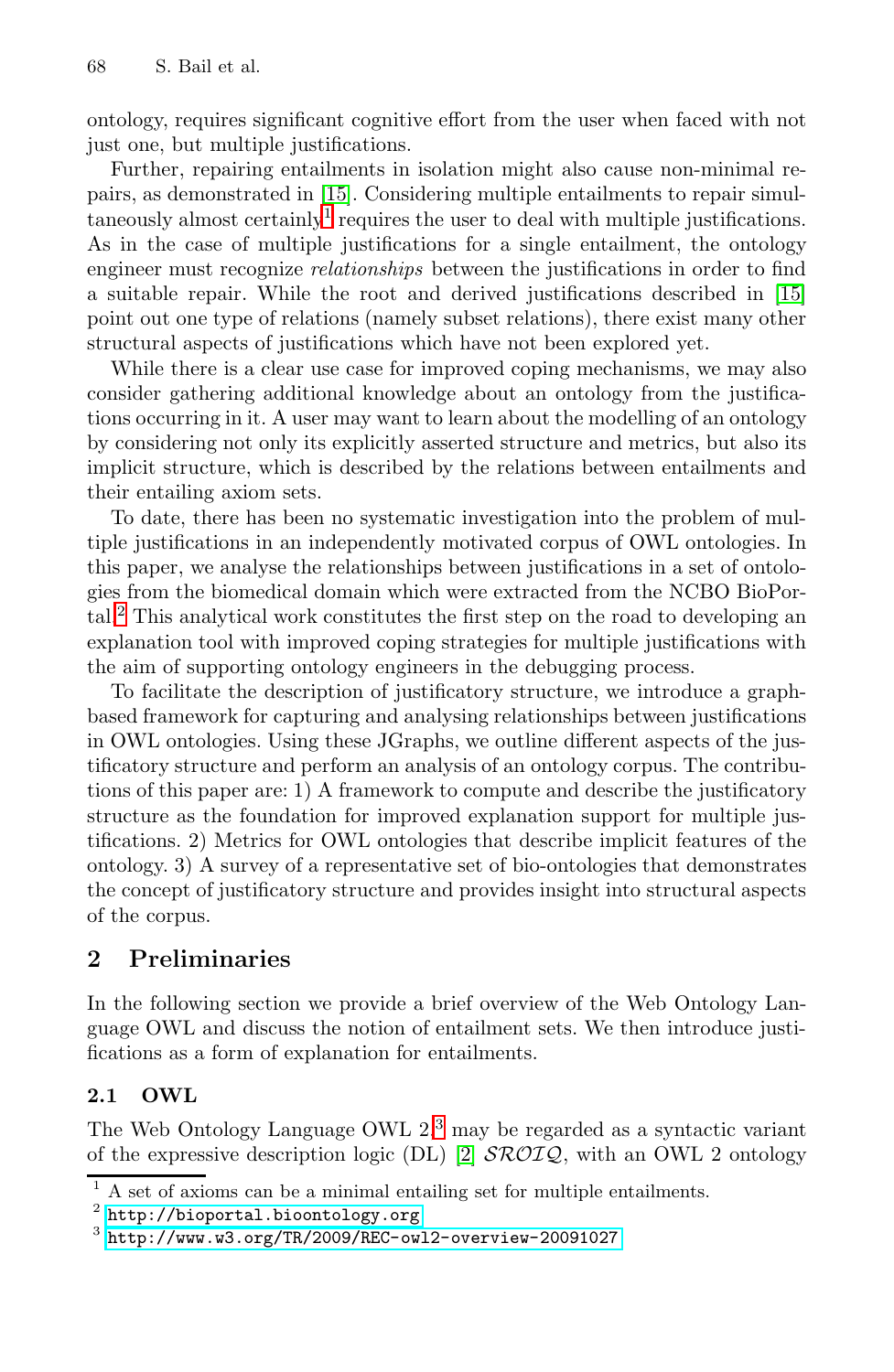corresponding to a set of  $\mathcal{SROIQ}$  [11] axioms. These axioms, i.e. statements about the entities in the ontology, can take the form of subsumptions (denoted by the symbol  $\sqsubseteq$  in DL and SubClassOf in OWL Manchester Syntax<sup>4</sup>) and equivalent classes (denoted by  $\equiv$  in DL and EquivalentClasses in Manchester Syntax). They may involve complex class expressions to describe the relationships between the classes in the ontology, which are based on a wide range of available constructors in OWL 2. For example, the equivalent class axiom

#### DNA ≡ NucleicAcid ∃ hasPart.Deoxynucleotide

defines the class DNA as a NucleicAcid that has some (at least one) part which is a Deoxynucleotide. In addition to subsumptions and equivalences between classes, we can also make statements about the *individuals* and the *roles* in the ontology. In the remainder of this paper we will use the term OWL interchangeably with OWL 2 when referring to OWL 2 ontologies.

#### **2.2 Entailments**

Any statement which holds in all models of an ontology  $\mathcal O$  is considered an *entailment* of the ontology. For example, an ontology  $\mathcal O$  containing the above axiom entails that DNA is a subclass of NucleicAcid, which is expressed as  $\mathcal{O} \models$  $DNA \subseteq NucleicAcid$ .

We consider the entailment set of an onto[log](#page-14-2)y to be a set of entailments of interest, given by a function  $\varepsilon(\mathcal{O})$ :

**Definition 1 (Entailment set).** *Let*  $O$  *be an ontology and*  $\varepsilon(O)$  *a function that returns a finite set of axioms*  $\{\eta_1 \dots \eta_n\}$  *such that*  $\mathcal{O} \models \eta_i$ *; this set is an entailment set of* O*.*

While the entailment relation  $\mathcal{O} \models \eta$  is well defined through the semantics of description logics, the term is often used in an ambiguous way [6]. In order to specify a particular *finite* subset of the set of all entailments of an ontology  $\mathcal{O}$ , multiple variables need to be fixed: For the purpose of analysing the justificatory structure of ontologies, we focus on entailments that are *direct subsumptions* be[tw](#page-15-1)een atomic (named) classes, including  $\top$  and  $\bot$ . This set includes asserted entailments, as there may be additional (other than the axiom itself) reasons for the entailment to hold, which may be missed when excluding asserted entailments from the analysis. Tautologies such as  $A \subseteq A$ ,  $A \subseteq \top$  and  $\bot \subseteq A$  for a named class A [are omitted, as](http://www.w3.org/TR/owl2-manchester-syntax) they hold no information value.

#### **2.3 Justifications**

Justifications [23,20] are a form of explanation of entailments of OWL ontologies, which is used in OWL ontology editors such as Protégé 4 to provide explanation support to the user. A justification is a minimal subset of an ontology  $\mathcal O$  that causes an entailment  $\eta$  to hold.

<sup>4</sup> http://www.w3.org/TR/owl2-manchester-syntax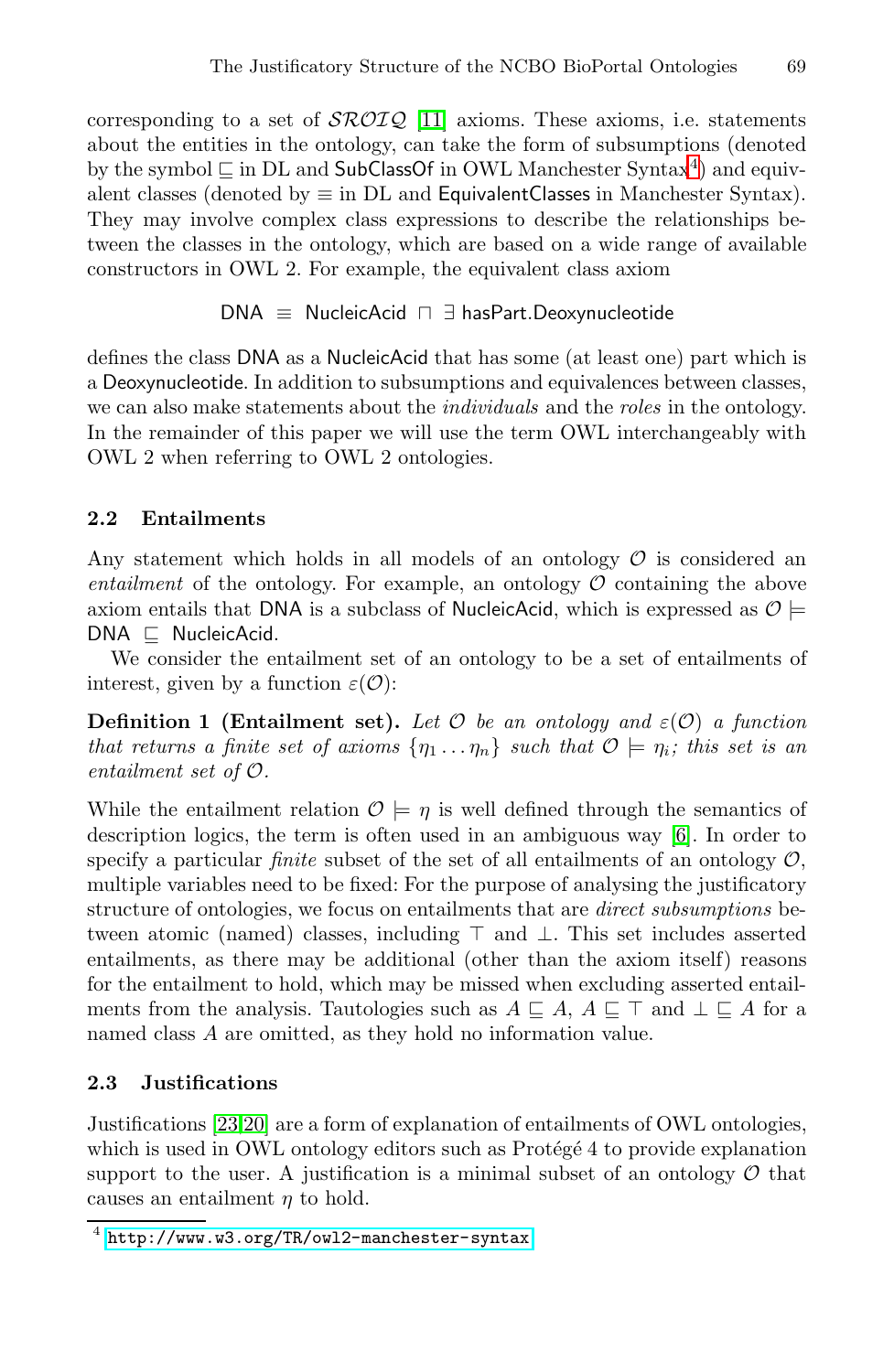**Definition 2 (Justification).**  $\mathcal{J}$  *is a justification for*  $\mathcal{O} \models \eta$  *if*  $\mathcal{J} \subseteq \mathcal{O}, \mathcal{J} \models \eta$ *and, for all*  $\mathcal{J}' \subset \mathcal{J}$ *, it holds that*  $\mathcal{J}' \not\models \eta$ *.* 

For every axiom which is asserted in the ontology, the axiom itself naturally is a justification. We are, however, only interested in *non-trivial entailments*, i.e. justifications which have some (at least one) justification which is not the axiom itself; in this case, the justification is also called a *non-trivial justification*.

A justification is defined with respect to a single entailment  $\eta$  and an ontology  $\mathcal{O}$ ; in order to describe the set of all justifications for all entailments in an entailment set  $\varepsilon(\mathcal{O})$ , we introduce the notion of *justification sets*:

**Definition 3 (Justification set).** *Given an ontology*  $\mathcal{O}$  *and a function*  $\varepsilon(\mathcal{O})$ *, the justification set*  $Justs(\mathcal{O},\varepsilon)$  *is the set of all justifications*  $\{\mathcal{J}_1 \dots \mathcal{J}_m\}$ *,*  $\mathcal{J}_i \subset$  $O$ *, for the axioms in the entailment set*  $\varepsilon(O)$ *.* 

Further, we define the set of all axioms occurring in all justifications for a particular entailment set:

#### **Definition 4 (Justification a[xiom](#page-15-2)s)**

$$
JustAx(\mathcal{O},\varepsilon) = \{ \alpha \mid there \ is \ a \ \mathcal{J} \in Justs(\mathcal{O},\varepsilon) \ s.t. \ \alpha \in \mathcal{J} \}
$$

With respect to debugging unwanted entailments (i.e.  $\varepsilon(\mathcal{O})$  is the set of all unwanted entailments, e.g. unsatisfiable classes) of an ontology, a *repair* is a subset of  $JustAx(\mathcal{O},\varepsilon)$  which, if removed from the ontology, would *break* all these unwanted entailments. We are particularly interested in finding a *minimal repair*, which corresponds to a *minimal hitting set* [21] for the justifications in  $Justs(\mathcal{O},\varepsilon).$ 

# **3 JGraphs**

In this section we provide the necessary definitions for justification graphs which capture the relations between axioms in the ontology, justifications (sets of axioms) and entailments of interest. Based on the above definitions of entailments sets and justification sets, we can now define the justification graph of an ontology  $\mathcal{O}$ . A justification graph (JGraph)  $G_{\mathcal{J}}$  is a directed graph whose set of vertices is the union of the set of axioms  $\varepsilon(\mathcal{O})$  which are entailed by  $\mathcal O$  and the set  $JustAx(\mathcal{O},\varepsilon)$  of axioms that participate in justifications for these entailments, together with the set of all justifications  $Justs(\mathcal{O}, \varepsilon)$ . The edges indicate whether an axiom is an element of a justification, and whether a justification is a justification for a particular entailed axiom; hence, the graph is bipartite.

## **Definition 5 (Justification graph)**

$$
G_{\mathcal{J}} = (\varepsilon(\mathcal{O}) \cup JustAx(\mathcal{O}, \varepsilon) \cup Justs(\mathcal{O}, \varepsilon), E_1 \cup E_2) \text{ where}
$$
  
\n
$$
E_1 = \{(u, v) \in \varepsilon(\mathcal{O}) \cup JustAx(\mathcal{O}, \varepsilon) \times Justs(\mathcal{O}, \varepsilon) \mid u \in v\},
$$
  
\n
$$
E_2 = \{(v, w) \in Justs(\mathcal{O}, \varepsilon) \times \varepsilon(\mathcal{O}) \mid v \in Justs(\mathcal{O}, w)\}.
$$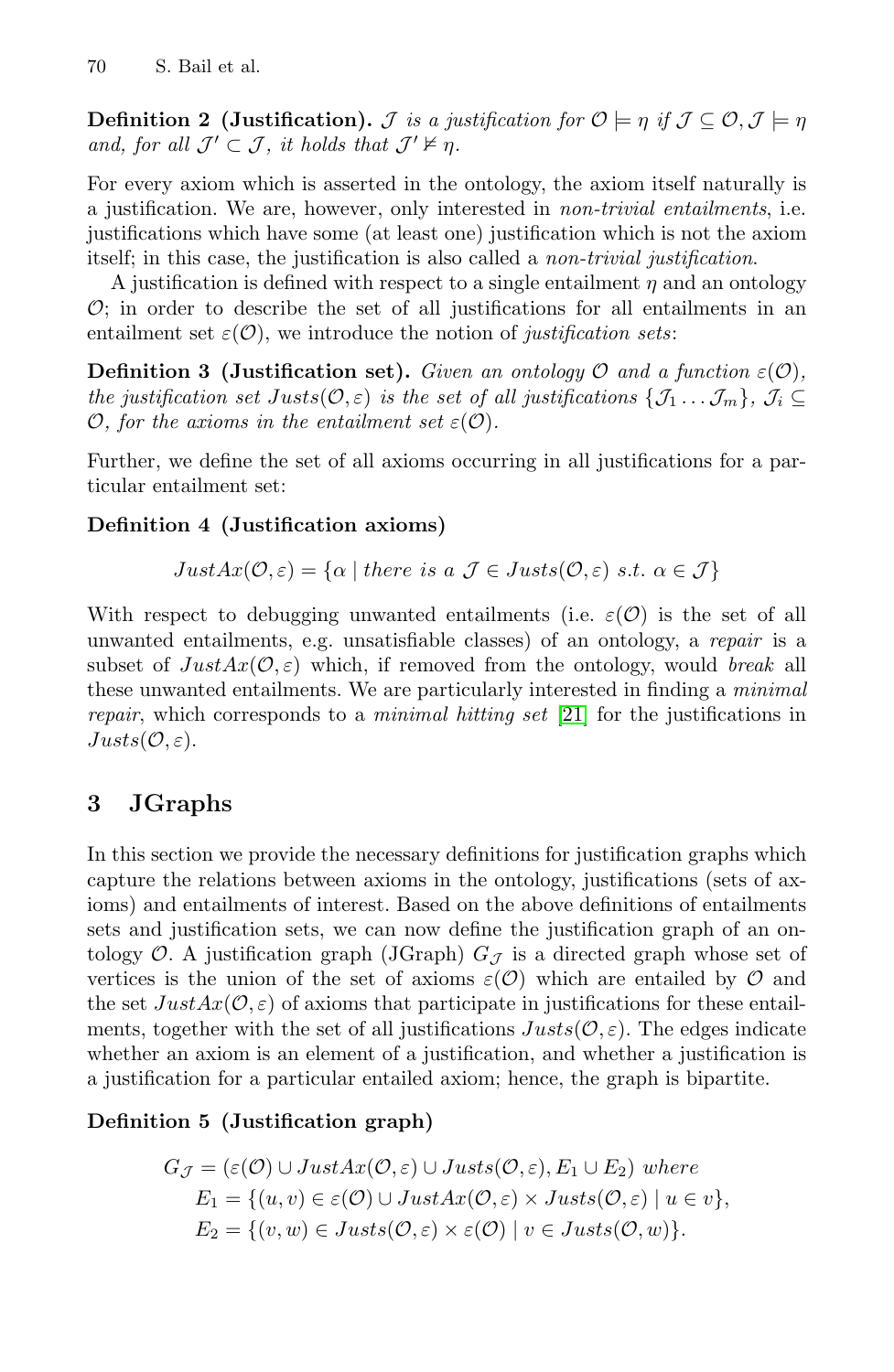Side remarks: 1) The set of justifications for a given set of entailments is unique, so is the set of axioms in the justifications, and the edges follow from these unambiguous relations; therefore the JGraph is unique. 2)  $\varepsilon(\mathcal{O})$  and  $JustAx(\mathcal{O},\varepsilon)$ are not disjoint; i.e. an axiom in  $\mathcal O$  may have a non-trivial justification, while also being an element of a justification for some other entailment. 3) Any axiom vertex in the graph with an in-degree of at least one is an entailment in  $\varepsilon(\mathcal{O})$ . (4) Similarly, any axiom vertex in the graph with an out-degree of at least one is in  $JustAx(\mathcal{O},\varepsilon)$ .

The principle of JGraphs is demonstrated by the following example ontology:

$$
\mathcal{O} = \{A \sqsubseteq \exists R.B, \qquad (a1)
$$
  

$$
\exists R.B \sqsubseteq \mathsf{C} \sqcap \mathsf{D}, \qquad (a2)
$$
  

$$
A \sqsubseteq \mathsf{D}, \qquad (a3)
$$
  

$$
\mathsf{F} \sqsubseteq \mathsf{G} \} \qquad (a4)
$$

The entailment set  $\varepsilon(\mathcal{O})$  comprising the direct and indirect atomic subsumptions that are entailed by  $\mathcal O$  contains the following axioms:

$$
\varepsilon(\mathcal{O}) = \{ A \sqsubseteq C, \qquad (a5) A \sqsubseteq D, \qquad (a3) F \sqsubseteq G \}
$$

Only the first two entailments a5 and a3 in  $\varepsilon(\mathcal{O})$  have a non-trivial justification  $j1 = \{a1, a2\}$ , and the entailed axiom as has an additional trivial justification, which is the axiom itself:  $j2 = \{a3\}$ . The set of vertices in JGraph  $G_{\mathcal{J}}$  therefore is:  $\{a1, a2, a3, a5, j1, j2\}$ . The respective sets of edges in the graph are:  $E_1 =$  $\{(a1, j1), (a2, j1), (a3, j2)\}\$ and  $E_2 = \{(j1, a5), (j1, a3), (j2, a3)\}.$ 



<span id="page-4-0"></span>**Fig. 1.** Example of a JGraph

# **4 Justificatory Structure**

Using the JGraphs defined above, we outline different aspects of the justificatory structure, which allows us to examine and describe implicit structural properties of an OWL ontology.

## **4.1 Number and Size of Justifications**

**Justificatory Redundancy.** The number of justifications per entailment is an indicator of *justificatory redundancy* in the ontology; it demonstrates "how often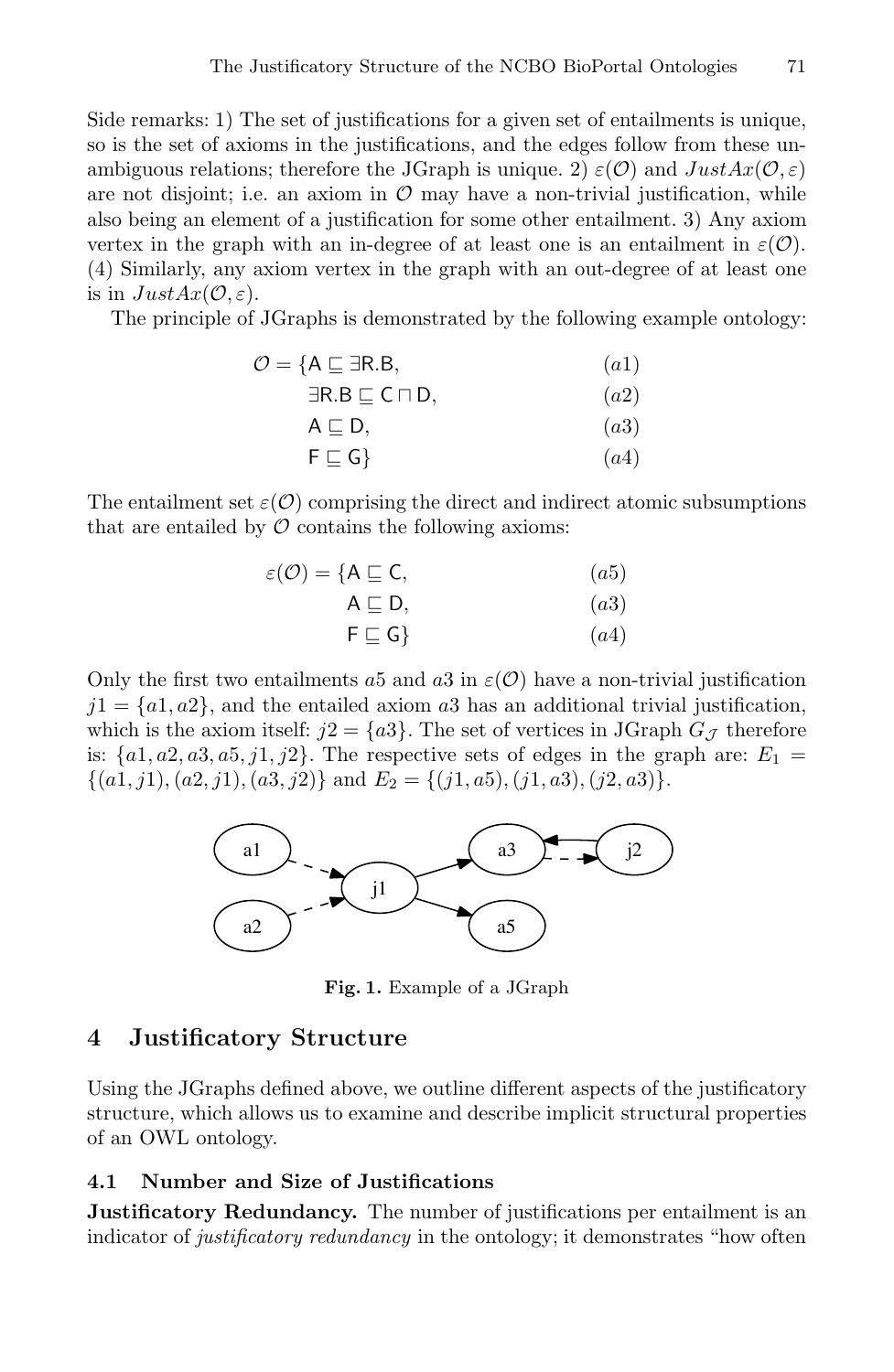the same thing is expressed in different ways". The in-degree of entailments in the JGraph corresponds to this metric. We must point out that, while the term redundancy has mostly negative connotations, this measurement can also be a criterion for the *richness* and *inferential power* of an ontology. It is also not to be confused with logical redundancy, as this would imply that it is possible to remove a set of axioms from the ontology without breaking any entailments. Furthermore, we cannot make any claims about the purpose of the axioms in the justifications; they might have been added without the intention of causing the entailment.

**Activity.** Finally, with respect to the user effort required when dealing with an ontology, we define the *activity* of an OWL ontology. This is the total number of axioms that occur in justifications for non-trivial entailments, that is, the size of the subset of the ontology which actively participates in inference. An ontology in which the set of asserted axioms is the same as the set of inferred ones (with respect to some definition of  $\varepsilon(\mathcal{O})$ ) has an activity value of 0. This measurement does not take into account equivalent sets of axioms where the axioms have different sizes; for example, a subsumption of the form  $A \sqsubseteq B \sqcap D$ ,  $A \subseteq C \sqcap D$  $A \subseteq C \sqcap D$  $A \subseteq C \sqcap D$  could be re-written into a single axiom  $A \subseteq B \sqcap C \sqcap D$ , which is logically equivalent, but has a lower activity value.

### **4.2 Self-Justifications**

Any justification which is simply the entailed axiom itself is classified as a selfjustification. In the JGraph this is expressed as a cycle between an axiom node and a justification node, where the in-degree of the justification node is one. The justification  $i^2$  in Figure 1 illustrates a self-justification for the axiom a3. There are different reasons for the existence of self-justifications: (1) A conscious design decision to improve reasoner performance or a tailoring towards a particular ontology browser interface which does not support reasoning, i.e. the inferred subsumptions were added back into the ontology. (2) The absence of a reasoner during the ontology engineering process and the modeller not being aware that the subsumption is already entailed. (3) The entailed subsumption could simply be a side-effect of axioms that were added to the ontology without the aim of causing the entailment.

## **4.3 Justification Overlap**

**Arbitrary Overlap.** Justifications for both single and multiple entailments may share some axioms, i.e. the justifications *overlap* to a certain extent. With respect to coping with multiple justifications, this overlap is an indicator for a common *lemma*, i.e. an intermediate entailment caused by a subset of a justification [9]. A suitable lemma may support understanding structural similarities between multiple justifications, which in turn reduces the task of understanding multiple seemingly distinct justifications to understanding a smaller number of lemmas.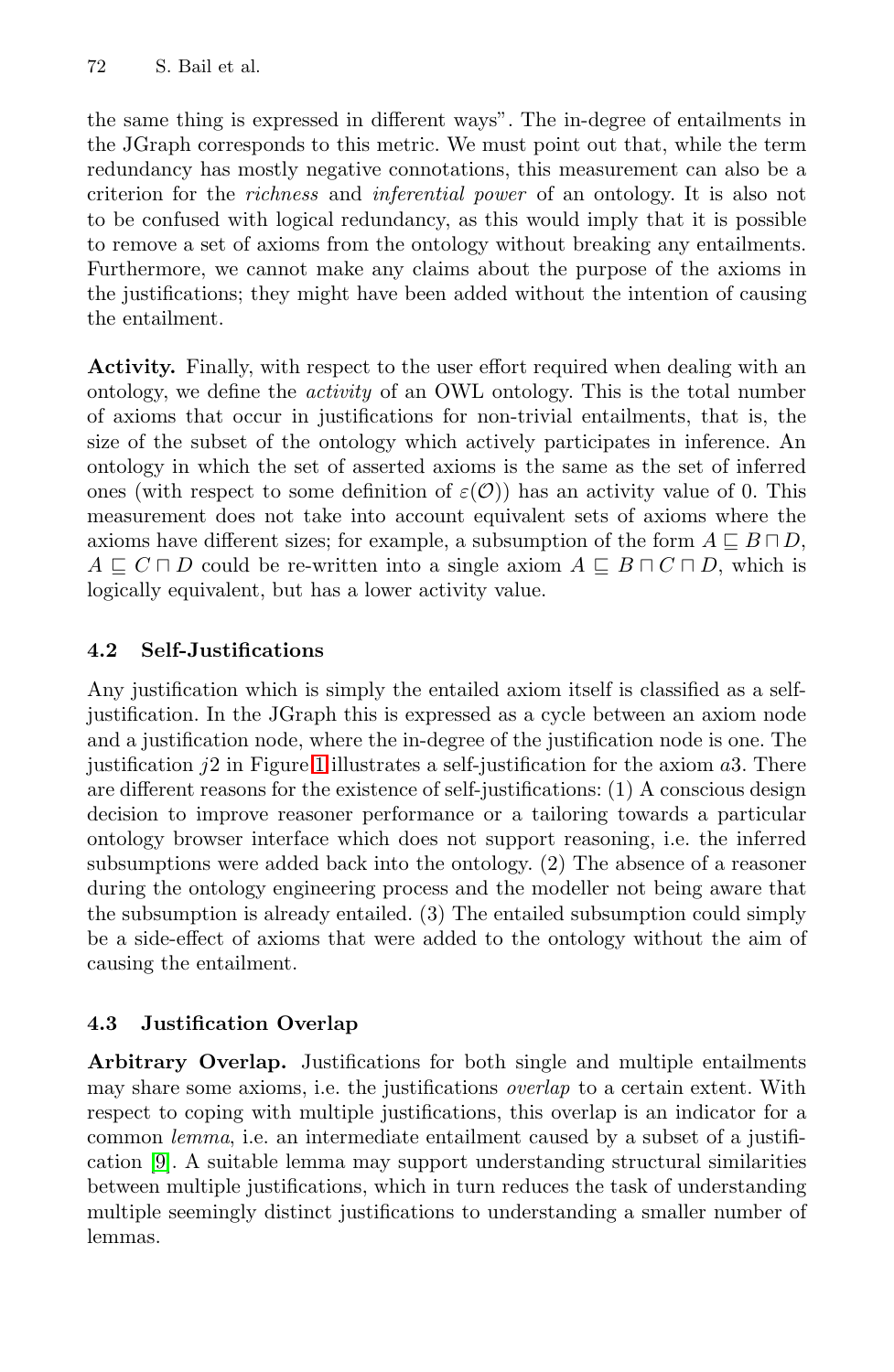**Root and Derived Justifications.** A special case of justification overlap are *root* and *derived* unsatisfiable classes [15], which describes the containment of one justification in another. An unsatisfiable class C is *derived* if one of its justifications is a superset of the justification of another unsatisfiable class  $D$ ; all other unsatisfiable classes are *roots*. Meyer et al. [17] propose a repair strategy that extends root and derived unsatisfiable classes to arbitrary sets of entailments. These relationships are captured by the edge set  $E_3$  in the JGraph:

**Definition 6 (Root and derived justifications).** *Given a JGraph*  $G_{\mathcal{J}} =$  $(\varepsilon(\mathcal{O}) \cup JustAx(\mathcal{O},\varepsilon) \cup Justs(\mathcal{O},\varepsilon), E_1 \cup E_2)$  and a vertex  $v \in Just(\mathcal{O},\varepsilon); v$  is *a* derived *justification* if there is a *justification* v' such that  $\{w \mid (w, v) \in E_1\}$  $\{w \mid (w, v') \in E_1\}$ . Else, v is a root justification.

This definition aligns with the root and derived unsatisfiable classes defined in [15]; in this case, the entailment set  $\varepsilon(\mathcal{O})$  is comprised of all unsatisfiable classes in an ontology  $\mathcal{O}$ .

**Equality.** Equality is another special case of justification overlap, where the justifications for different entailments contain the same axioms. In terms of the JGraph, these justifications are represented by a single vertex which has an out-degree greater than one. The equality of justification is illustrated by the following two axioms from the above example ontology:

## **Example 1 (Multiple Entailments)**

$$
A \sqsubseteq \exists R.B
$$
  

$$
\exists R.B \sqsubseteq C \sqcap D
$$

This minimal set of axioms entails the two atomic subsumptions  $A \sqsubseteq C$  and  $A \subseteq D$  and therefore represents a justification for both entailments. In the graph shown in Figure 1, this justification is represented by the vertex labelled  $i$ 1, which ent[a](#page-15-3)ils the two axioms a3 ( $A \sqsubseteq D$ ) and a5 ( $A \sqsubseteq C$ ).

We may consider the number of axioms that a justification entails as the *inferential power* of the justification, answering the question "how much can be expressed with how little?". In the context of repairing unwanted entailments, users can benefit from examining multiple unwanted entailments at the same time if they share some justifications rather than looking at each justification in isolation, as this reduces the total number of justifications to repair.

**Axiom Power.** The *power* of an axiom, also denoted as *arity* [23], is the outdegree of any axiom in  $JustAx(\mathcal{O},\varepsilon)$ . The respective axiom occurs in multiple justification, which corresponds to a justification overlap of size one. *Key axioms* are those axioms with the maximal out-degree. These provide informations about the ontology in two ways: With respect to repairing an unwanted entailment, the user may focus on removing or weakening the key axioms first, as they have the highest repair powers. Secondly, key axioms are those statements that contribute to a large number of entailments of the ontology, and are therefore structurally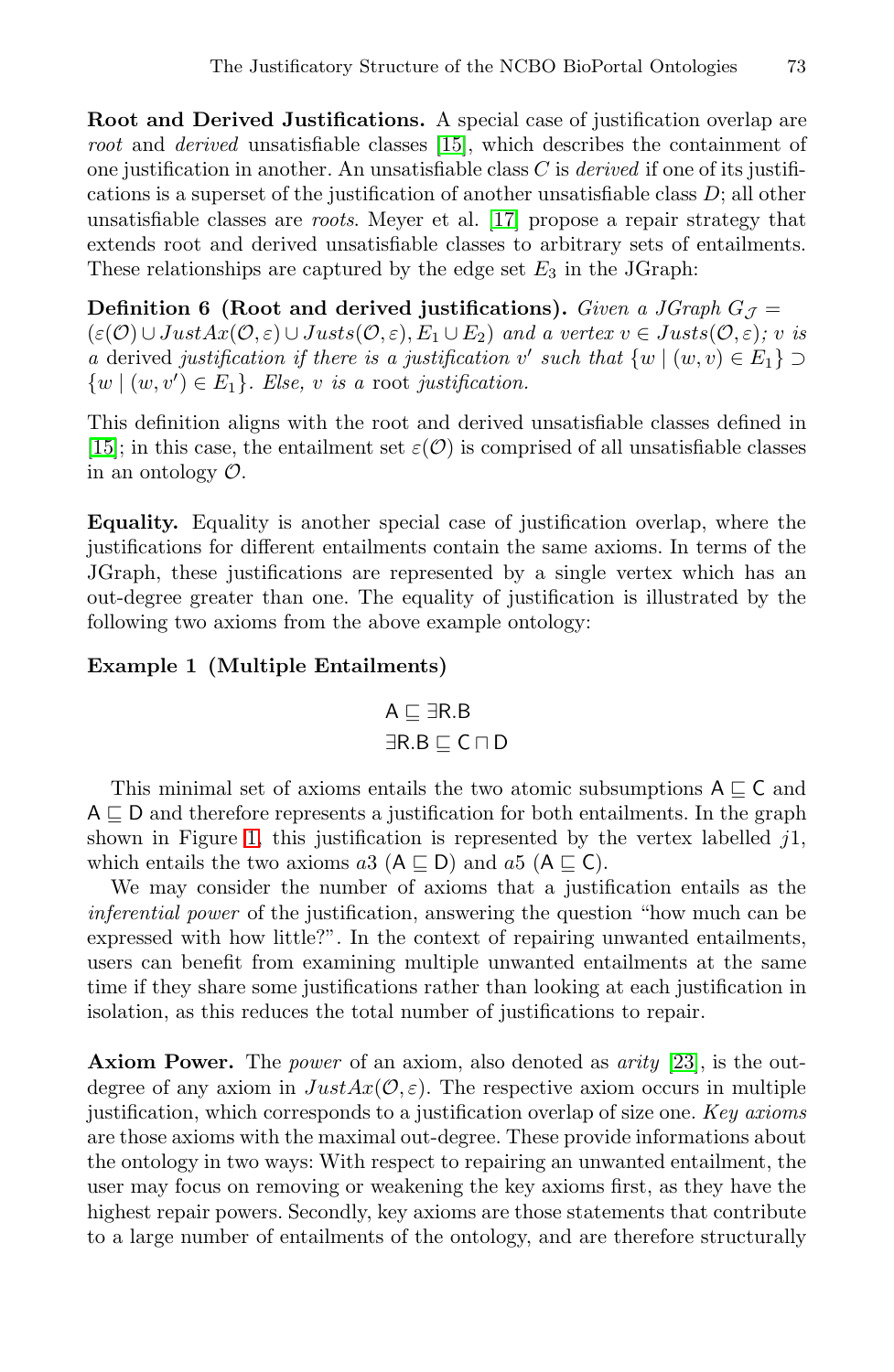(not necessarily in the context of domain knowledge) relevant to understanding the ontology.

A set of axioms can be a justification for more than one entailment. Therefore, we need to consider how many entailments would be removed from the ontology through the removal or weakening an axiom in the repair process. The *impact* of an axiom is the number of entailments that would break in addition to the entailment we focus on, which corresponds to the out-degree of all justifications that the axiom has edges to.

## **4.4 Patterns**

Two types of patterns can [be](#page-14-3) identified in the context of the justificatory structure: (1) Graph surface patterns, and (2) isomorphism between justifications. A surface pattern is a structural similarity in the JGraph, such as matching subgraphs. Surface patterns in the JGraph reveal modelling similarities in the ontology, regardless of whether the justifications and axioms in the pattern also interact in a similar way. Highlighting a pattern of this type may support user understanding of the modelling in the ontology, while it may also be an indicator for isomorphic justifications.

Two justifications  $\mathcal{J}_1$  and  $\mathcal{J}_2$  are isomorphic [7] if there is an injective renaming from  $\mathcal{J}_1$  to  $\mathcal{J}_2$ , i.e. the axioms in the justifications have the same structure while using different class and property names. It can be claimed that if a person is able to understand  $\mathcal{J}_1$  (from a structural point of view, not considering domain knowledge), they can also understand  $\mathcal{J}_2$ . Making this sameness explicit may reduce the user effort required when faced with a large number of justifications in the debugging proce[ss,](#page-15-2) [as i](#page-15-4)t reduces the number of justifications that need to be examined.

### **4.5 Components**

The number of components of the graph provides a measure for the disjointness of justifications in the whole ontology. The disjointness of justifications strongly affects the justification computation process, which makes use of Reiter's Hitting Set Tree (HST) algorithm for diagnosis [21,22]. In the HST, the vertices are labelled with justifications and the paths constitute hitting sets, i.e. minimal repairs for the justifications. Optimisations for the HST algorithm are mainly based on closing a branch in the tree if the path to it is labelled with a superset of an existing path, which is not possible if the justifications are disjoint. This leads to a rapid growth of the HST and has significant negative effects on the performance of computing all justifications for an entailment.

# **5 BioPortal Ontology Survey**

In this section we apply the JGraph metrics on a corpus of ontologies used in bio-health applications. By analysing selected aspects of justificatory structure,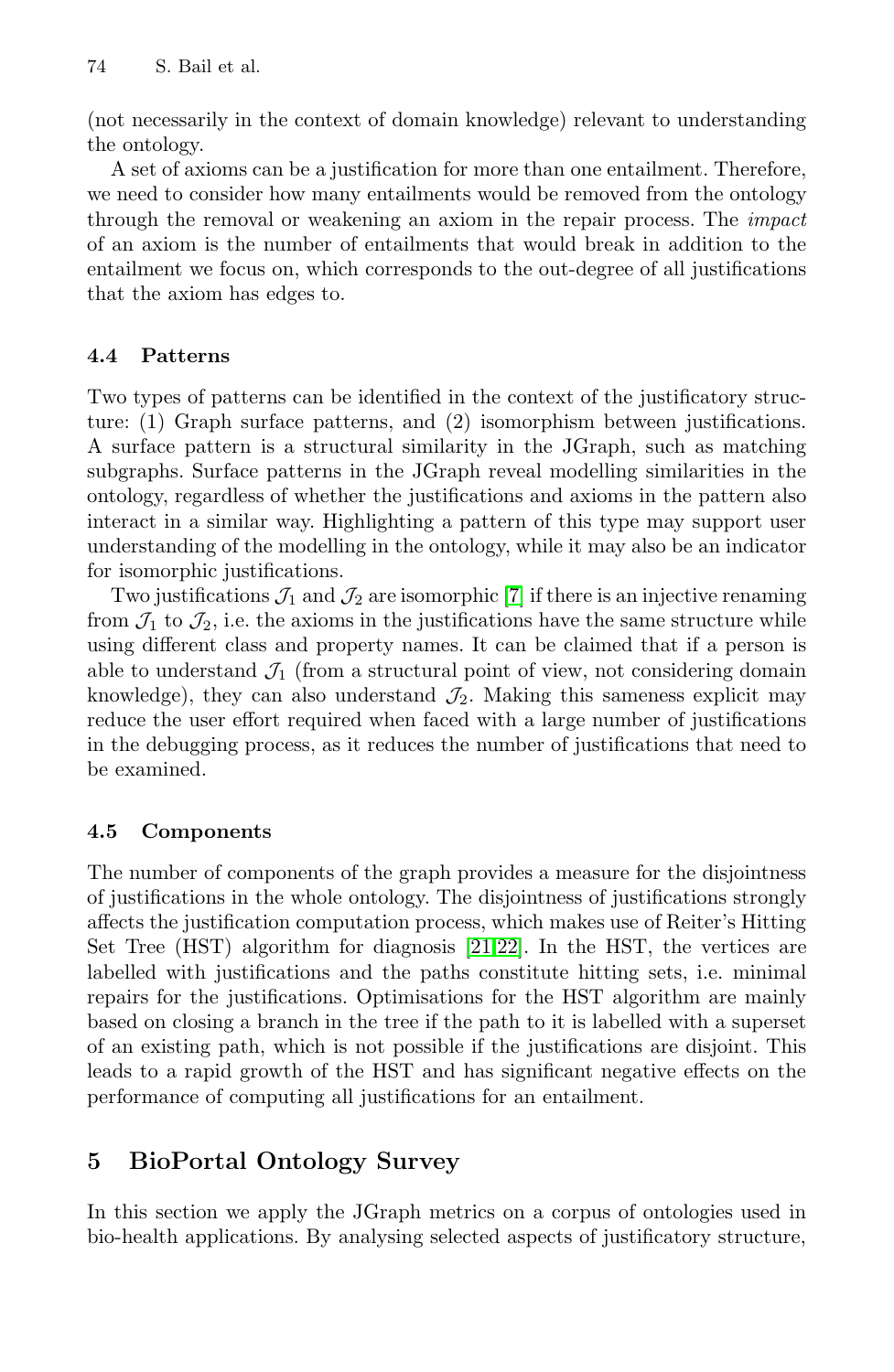we draw conclusions regarding the occurrence and the nature of multiple justifications in OWL ontologies. In a nutshell, the ontologies surveyed cover a wide range of justificatory structure from very lean to very rich, with size or DL flavour of the ontology being no indicator of its implicit structure.

## **5.1 Test Corpus: The NCBO BioPortal**

The purpose of this study was t[o an](#page-15-5)alyse the justificatory structure of a realistic and representative set of OWL ontologies. Thus, the test corpus was selected based on the following criteria: 1) The ontologies had to be publicly accessible. 2) In order to avoid hand-picking "suitable" ontologies that may not be representative of naturally occurring ontologies, the [ch](#page-8-0)oices were between a random sample of web ontologies, or an existing set from a web-based repository. 3) For the same reason, we focused on realistic ontologies that were actively used, i.e. ontologies that were built simply for training purposes (such as the *Koala* or *Pizza* ontologies) would be excluded. The NCBO BioPortal [18] repository meets all the above criteria while containing a large number of OWL and OWL-compatible ontologies; it was therefore selected as the test corpus for our survey.

The BioPortal provides ontolo[gi](#page-8-1)es from [vari](#page-15-6)ous groups from the biomedical domain, including the full set of daily updated OBO Foundry<sup>5</sup> ontologies, which are built based on common design principles. OBO ontologies use a flat-file format, which can be translated into OWL 2 and were therefore included in the test corpus.

**Dataset.** At the time of downloading (12 March 2011), the BioPortal repository listed 226 latest versions of ontologies in OWL and OBO format, out of which 218 could be downloaded and parsed with the OWL API<sup>6</sup> parsers [10]. 8 ontologies could not be processed due to the file being not available under the given URL, or parsing errors. For each ontology the imports closure was downloaded and merged with the root ontology, while missing imports were ignored. We then extracted all entailed atomic subsumptions from the parseable OWL files and excluded those ontologies that did not contain any non-trivial entailments, which left us with 72 ontologies. At this stage, 5 ontologies were removed from the set as they could not processed by the justification generation and the JGraph framework due to their large size and number of entailments.

<span id="page-8-1"></span><span id="page-8-0"></span>The structural analysis of the remaining 67 ontologies was further restricted [to only](http://obofoundry.org) include ontologies with coherent TBoxes, i.e. ontologies that contained [only statement](http://owlapi.sourceforge.net)s about the concept hierarchy and no unsatisfiable classes. Both justifications for unsatisfiable classes and ABox entailments need to be treated differently from justifications for subsumptions between named classes; a separate investigation of the justificatory structure of both incoherent ontologies and ontologies with ABoxes are omitted due to space limitations, but are part of future work. This filtered out 20 ontologies with an ABox, and 5 ontologies with

<sup>5</sup> http://obofoundry.org

 $6$  http://owlapi.sourceforge.net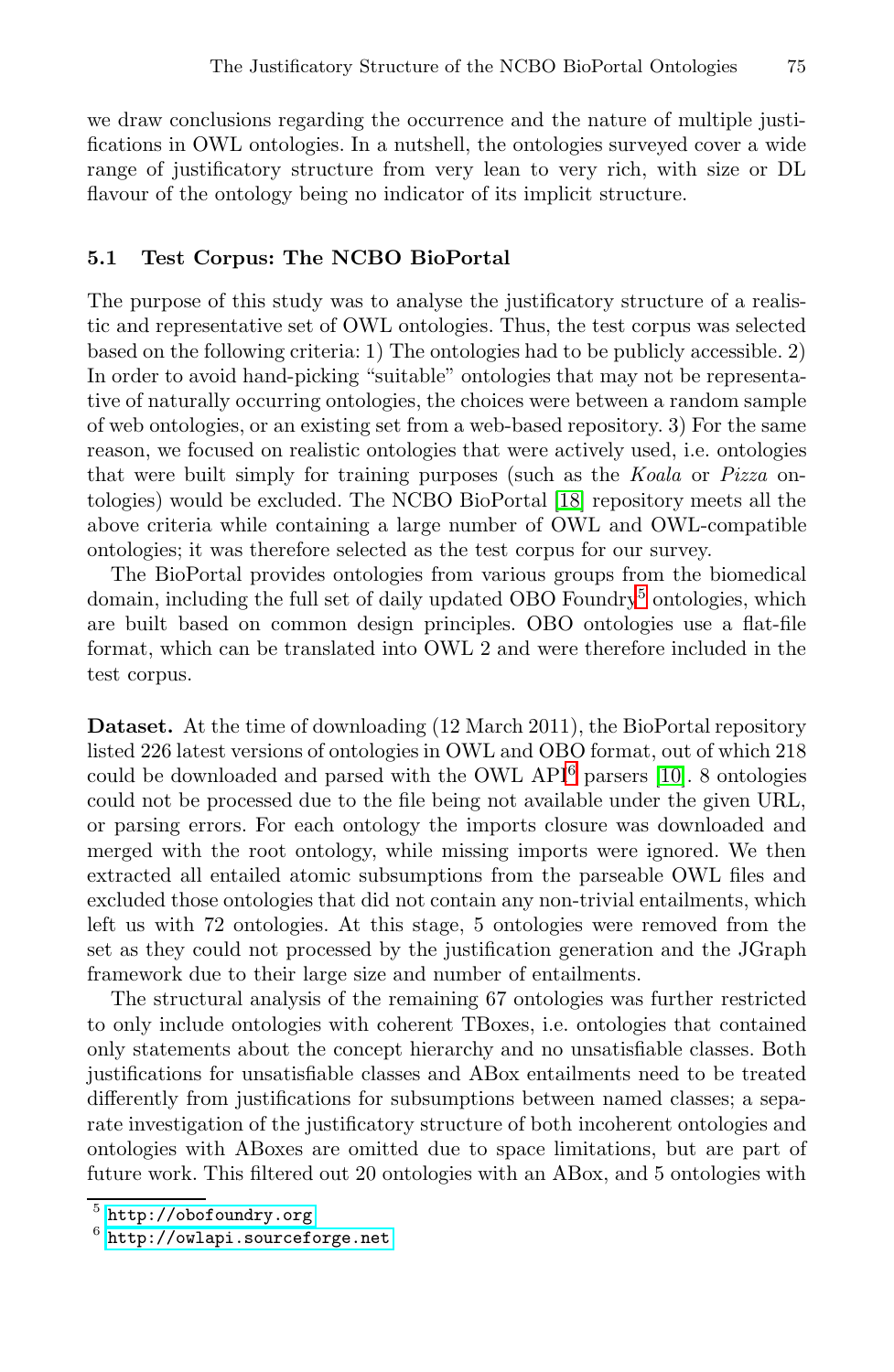unsatisfiable classes, leaving us with 42 ontologies that contained non-trivial entailments for which the justifications could be ge[ner](#page-14-2)ated and processed in the JGraph generator.

**Imported Entailments.** In the next stage of data pruning, the import structure of the 42 ontologies was examined in order to determine to which extent entailments were imported from external ontologies. An entailment whose justifications contain only axioms from an imported ontology is classified as an "imported entailment", whereas an entailment whose justifications contain only axioms from the importing ontology is called a "native entailment" [6]. 28 ontologies did not have any imported entailments at all, which could be either due to them having no imports, the imported ontology having no entailments that matched our criteria, or missing imports, which were ignored in the preprocessing stage.

We found that 7 ontologies in BioPortal import the Basic Formal ontology (BFO), an "upper" ontology for biological data which itself is contained in the BioPortal corpus. 3 of these ontologies had 70 imported entailments each, which all stemmed exclusively from BFO, and no native entailments. The remaining 4 ontologies had the 70 imported entailments from BFO, plus additional entailments which were either native or imported from ontologies other than BFO. A further 7 ontologies had imported entailments from other ontologies, which, [in](#page-9-0) most cases, could be attributed to the ontology intentionally being split up over several files. For example, the Chemical Information ontology (76 entailments) had 1 native entailment, 72 imported entailments from an ontology titled "cheminf-external", and 3 entailments from "cheminf-core".

In order to prevent skewed results due to the dominance of BFO, the ontologies which imported BFO were also removed from the set (while BFO itself remained in the corpus). This left us with 35 ontologies which had only native (or mixed) non-trivial entailments from a coherent TBox, which could be processed by the JGraph framework.<sup>7</sup>

#### **5.2 Results and Analysis**

<span id="page-9-0"></span>**Entailments.** From the 35 ontologies, 12,010 non-trivial entailments were extracted, with a total of 7,176 distinct non-trivial justifications. In addition, 2,340 self-justifications were found, i.e. 2,340 entailments were asserted in the ontologies while also having additional justifications. The average number of non-trivial [entailments](http://owl.cs.manchester.ac.uk/research/publications/supporting-material/iswc2011-juststruct) [across](http://owl.cs.manchester.ac.uk/research/publications/supporting-material/iswc2011-juststruct) [all](http://owl.cs.manchester.ac.uk/research/publications/supporting-material/iswc2011-juststruct) [ontologies](http://owl.cs.manchester.ac.uk/research/publications/supporting-material/iswc2011-juststruct) [is](http://owl.cs.manchester.ac.uk/research/publications/supporting-material/iswc2011-juststruct) [343,](http://owl.cs.manchester.ac.uk/research/publications/supporting-material/iswc2011-juststruct) which is mainly affected by the large [number](http://owl.cs.manchester.ac.uk/research/publications/supporting-material/iswc2011-juststruct) [of](http://owl.cs.manchester.ac.uk/research/publications/supporting-material/iswc2011-juststruct) [entailments](http://owl.cs.manchester.ac.uk/research/publications/supporting-material/iswc2011-juststruct) [in](http://owl.cs.manchester.ac.uk/research/publications/supporting-material/iswc2011-juststruct) [t](http://owl.cs.manchester.ac.uk/research/publications/supporting-material/iswc2011-juststruct)he NCI Thesaurus (7,862), and the Experimental Factor ontology (1,787), which deviates by an order of magnitude from the other ontologies.

<sup>7</sup> Due to space limitations and the wealth of data obtained in the experiments, we have to omit tables and graphs displaying the results. The raw data from the graph analysis as well as detailed overview tables are available from http://owl.cs.manchester.ac.uk/research/publications/ supporting-material/iswc2011-juststruct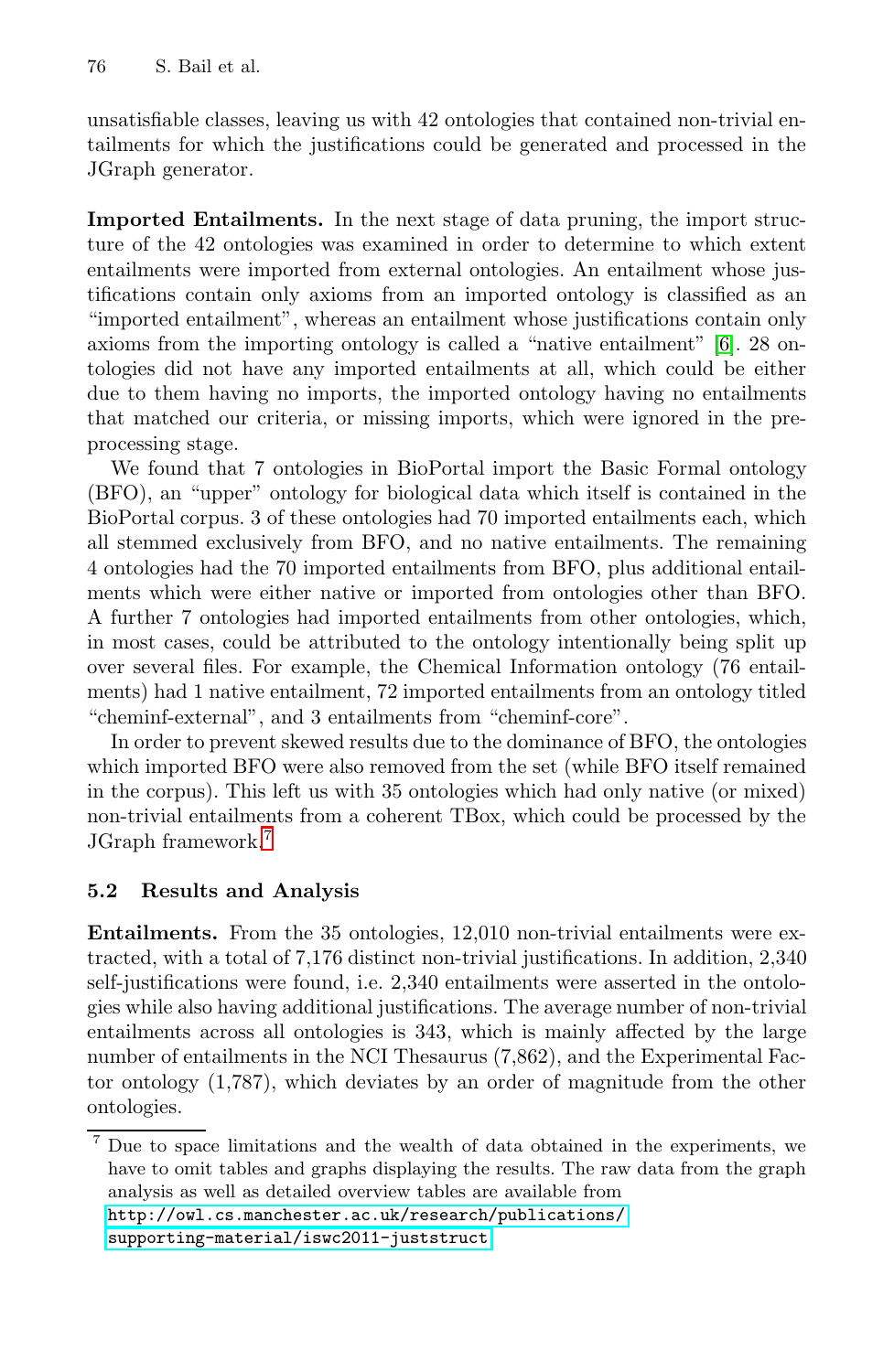The majority of ontologies (74.3%) that produce non-trivial entailments has 100 or less entailments. Surprisingly, small numbers of non-trivial entailments occurred in some of the largest ontologies with high DL expressivity, such as the MaHCO ontology  $(ACCHIQ(D), 13,844)$  axioms, 26 non-trivial entailments) and Cardiac Electrophysiology  $(SH\mathcal{F}(D), 176, 113 \text{ axioms}, 19 \text{ non-trivial})$ entailments).

As we can see from these examples, the size of an ontology does not necessarily affe[ct](#page-10-0) the number of non-trivial entailments. This is confirmed by the Spearman's rank coefficient<sup>8</sup> of  $\rho = 0.18$ , which indicates that there is no correlation between the two values.

**Multiple Justifications.** The average in-degree for the JGraph vertices representing entailments is 1.3 (standard deviation  $\sigma = 4.4$ ), not counting the selfjustifications (i.e. the justification which is the asserted axiom itself). In particular, only 10 out of the 35 ontologies (28.6%) have exactly one justification for each of its entailments;  $927$  ontologies (57.1%) have between one and 2 justifications per entailment; and 5 (14.3%) ontologies have an average of more than 2 justifications per entailment.

The largest number of justifications for a single entailment (236) can be found in the Gene Ontology Extension, an ontology that has several entailments with more than 100 justifications each, followed by the Experimental Factor ontology, which has 20 entailments with 16 or more justifications each. There exists no correlation between the size of an ontology and the number of justifications per entailments ( $\rho = -0.21$ ), so neither size nor expressivity of an ontology are an indicator for multiple justifications.

The occurrence of multiple justifications in 71.4% of the surveyed ontologies, as well as the large maximal number of justifications per entailment in some ontologies shows that both the computational requirements as well as the cognitive complexity of multiple justifications can pose a significant challenge when dealing with OWL ontologies found in practice.

**Self-Ju[stifi](#page-12-0)cations.** In the surveyed corpus, 2,340 of the 12,010 entailments have self-justifications, which means that the entailments are asserted as well as inferred through additional reasons in the ontology. While the occurrence of self-justifications is common (e.g. due to the entailment simply being a sideeffect of some axioms in the ontology), it is surprising that 8 ontologies do not contain any self-justifications, despite large numbers of both entailments and justifications. On the other extreme, one ontology, the Software Ontology, has a self-justification for each of its 332 entailments; a detailed discussion of this ontology follows in Section 5.2.

<span id="page-10-0"></span><sup>8</sup> Values for Spearman's rank coefficient range from -1, which indicates a perfect negative correlation between two variables, to  $+1$  (perfect positive correlation), with 0 indicating no correlation.

 $9$  Only 11 out of the 800 justifications in the NCI Thesaurus have multiple justifications (2 and 3 respectively), which yields an average of 1 justification per entailment after rounding.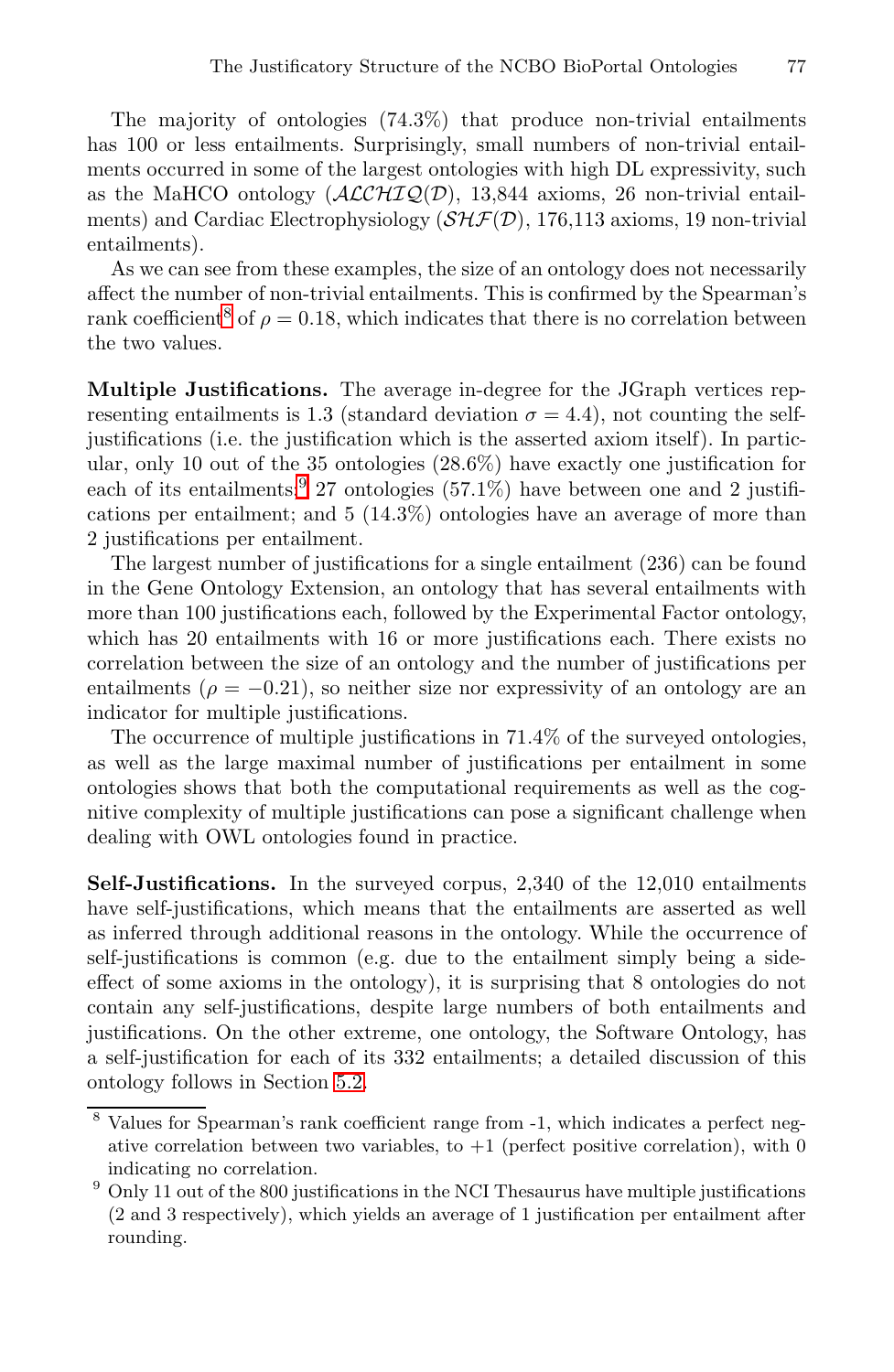**Size of Justifications.** The average size of justifications in the ontology is 5.9 axioms ( $\sigma = 4.0$ ), with a maximum size of 20 axioms for a justification in the NCI Thesaurus. We have to emphasize that the justifications were only computed for direct subsumptions; this means that large justifications cannot stem from long subsumption chains. The largest justifications were found in the Gene Ontology Extension (average size: 9.5 axioms) and the NCI Thesaurus (9.6 axioms), with the latter having over 300 entailments that have justifications of size 10 or larger.

All 35 ontologies have an average justification size of less than 10 axioms, which gives us a useful indicator of the potential cognitive complexity of understanding justifications: While there are some extreme cases, such as the NCI Thesaurus, most ontologies produce justifications with a size that can be deemed "manageable" by human users. As with the number of justifications per entailment, we cannot detect any correlation between the size of an ontology and the average size of its justifications ( $\rho = 0.11$ ).

**Activity.** Regarding the number of axioms of the ontology that participate in justifications, the largest total numbers can be found in the NCI Thesaurus (6,479 axioms) and the Experimental Factor ontology (3,813 axioms). Interestingly, when taking into account the total size of the ontology, the NCI Thesaurus only uses 4.4% of its axioms in justifications, whereas the axioms occurring in justifications in Experimental Factor make up 53.7% of the whole ontology, with both ontologies having relatively large numbers of entailments (7,862 and 1,787 entailments respectively). This state is reflected by the average number of entailments per justification, i.e. the inferential power of the justifications in the ontology: While the NCI Thesaurus has an average of 9.8 entailments per justification, the justifications in Experimental Factor only have 1.2 entailments each.

The majority of ontologies in the corpus (21 out of 35) have comparatively small numbers (less than 100) of axioms that participate in inference, regardless of the size of the ontology. Not surprisingly, there is a strong correlation between the total number of non-trivial entailments of an ontology and the number of axioms that participate in the justifications for these entailments ( $\rho = 0.9$ ).

**Axiom Power.** The average axiom power across all ontologies in the corpus is 3.0, which means that, on average, an axiom occurs in 3 justifications. While only 4 ontologies have an average axiom power of exactly 1.0, all remaining ontologies have surprisingly high-power axioms. More than half of the ontologies  $(54.3\%)$ contain at least one axiom which occurs in 9 or more justifications, and 31.4% have axioms with a power of 20 or higher, peaking at one axiom that occurs in 510 justifications in the Experimental Factor ontology.

Again, this shows that considering justifications in isolation when debugging an ontology can lead to non-minimal repairs, e.g. by removing a different axiom from each justification rather than removing a shared axiom, which also causes an unnecessary overhead in terms of effort required.

Since the analysis of impact depends on a particular justification/entailment pair in the context of ontology repair, a general discussion on this metric is omitted.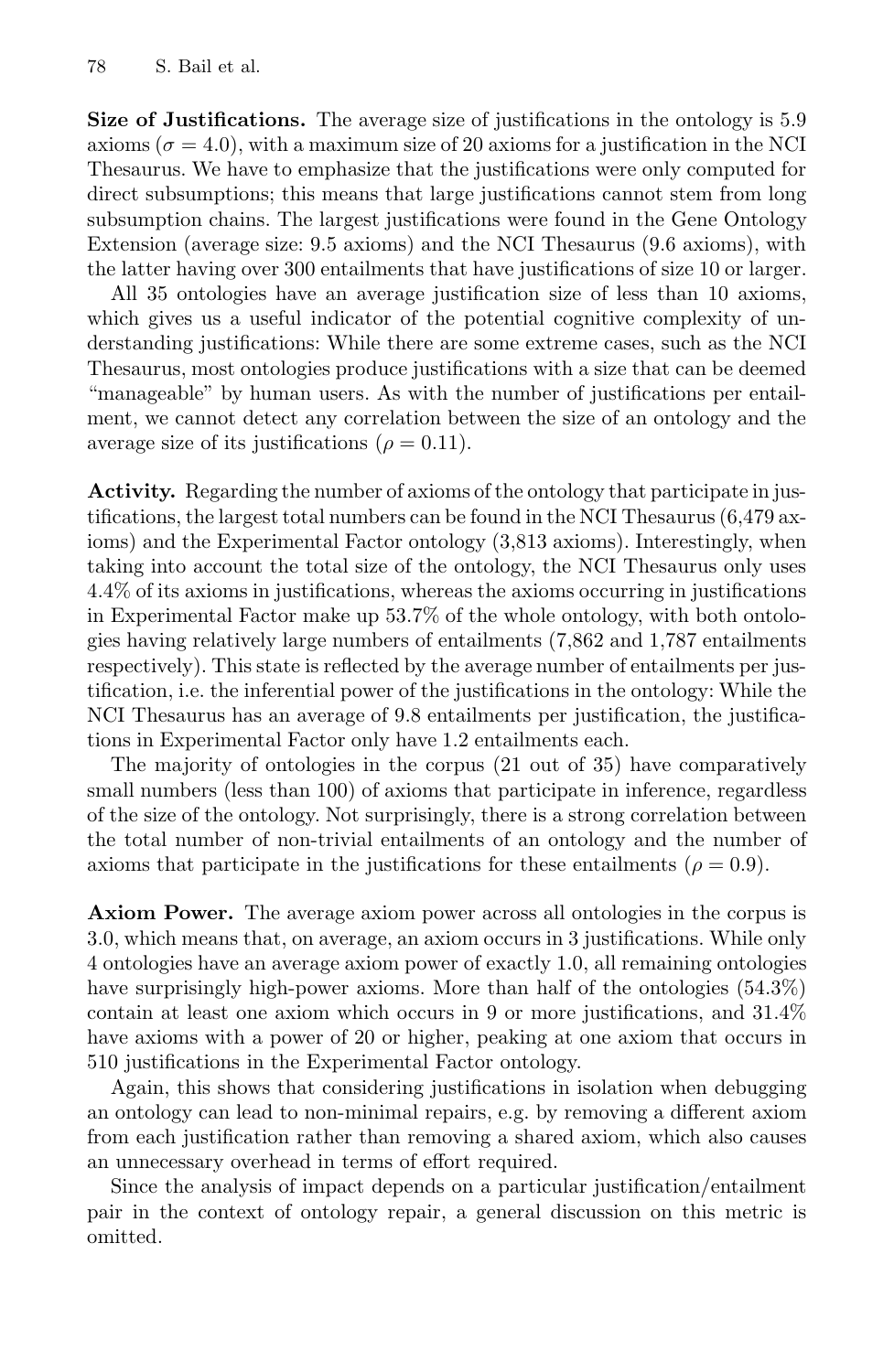<span id="page-12-0"></span>Patterns. On[e in](#page-12-1)teresting case of patterns in the form of isomorphic justifications is the Software ontology (2,080 axioms, DL expressivity  $\mathcal{ALCHIN}$ ). Almost all of the 332 entailments have exactly one self-justification and one additional non-trivial justification which contains 2 axioms; in fact, only one of the justifications contains 3 axioms. 318 of these entailments are of the form  $X \subseteq$  $R$  Software for  $X$  being some class name in the ontology, with all of the justifications of size two being structurally isomorphic and the equivalence axiom occurring in all 318 justifications:  $\mathcal{J}_i = \{R\;Software \equiv \exists is\; encoded\_in.R\;Language,$  $X \sqsubseteq \exists is\_encoded\_in.R\ Language$ <sup>10</sup>



**Fig. 2.** JGraph of the Biopax ontology, with 3 isomorph subgraphs

A similar pattern can be found in the Biopax ontology (Figure 2). The 3 isomorphic subgraphs are justifications for atomic subsumptions of the type  $A \sqsubseteq$ B which themselves are asserted in the ontology (i.e. they have self-justifications, just5, just6 and just9). 2 of the 3 justifications (just3 and just8) contain an axiom of the type  $A \subseteq \exists d.x$ , where d is a data property and x a data property value (in this case a string), together with a data property domain axiom  $Domain(d, B)$ . Justification *just*1 contains axioms of the same structure with an object property and object property domain axiom instead. These 3 justifications have exactly the same surface structure in the graph, while not being strictly isomorphic.

This phenomenon highlights the importance of structural analysis of multiple justifications, as we can easily understand the nature of several hundred justifications (as in the case of the Software ontology) by examining only one justification and understanding the isomorphic structure, rather than dealing with every single justification independently.

## <span id="page-12-1"></span>**6 Related Work**

Structural analysis of (OWL) ontologies is an actively researched topic in the areas of ontology quality measurement, ontology integration, and ontology

 $10$  The ontology uses IDs for the class names, which we here display with their humanreadable labels instead.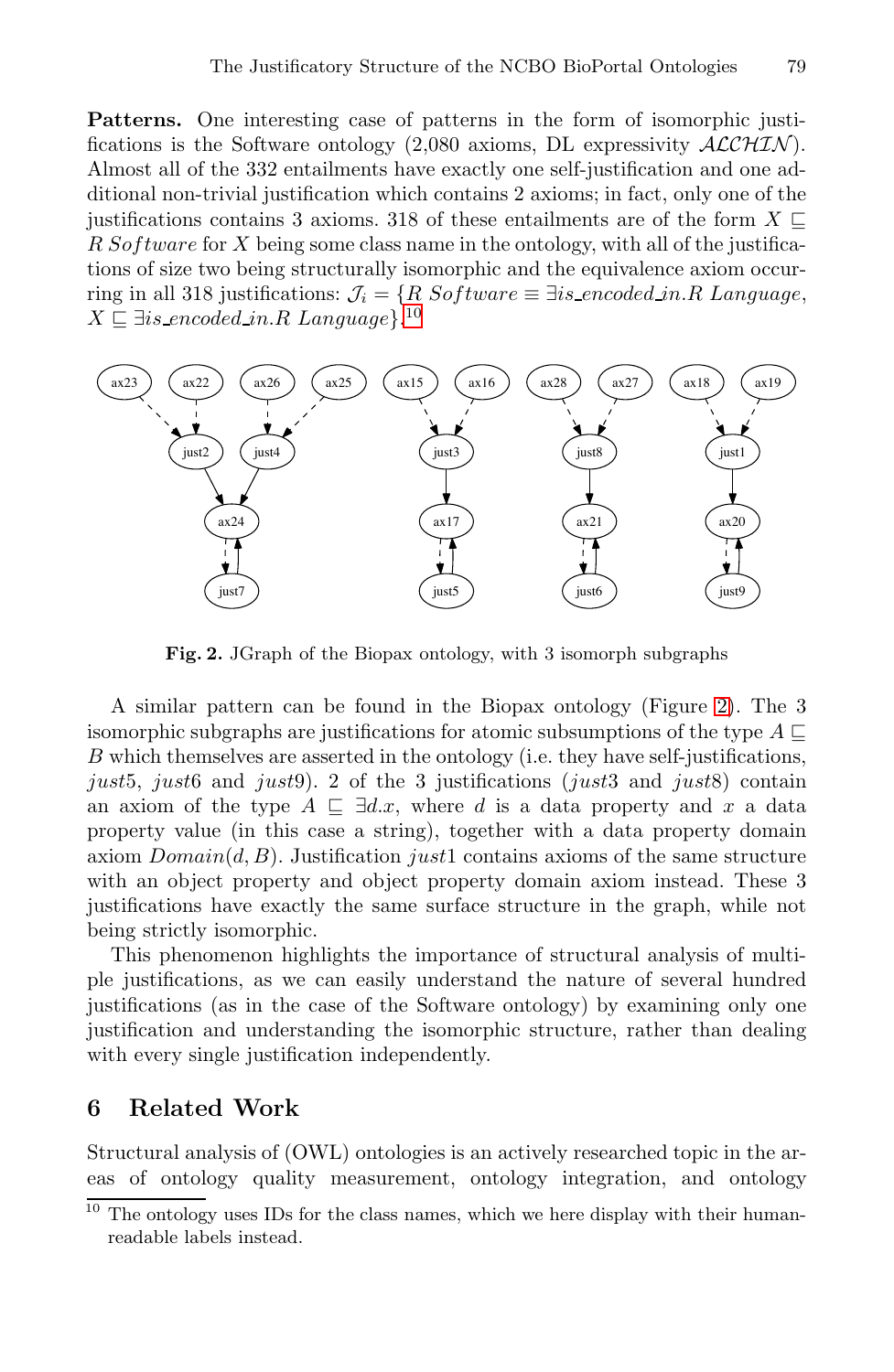matching. Most of the frameworks developed for the[se](#page-15-7) purposes focus on analysing the asserted class hierarchy using basic metrics, such as the numbers of root classes, numbers of leaf classes and depth of the inheritance tree, to determine str[uct](#page-15-0)ural metrics of the ontology [25,27,1,19]. A more in-depth approach to analysing the asserted class graph is proposed in [12], which applies methods from Social Network Analysis for the purpose of comparing ontologies.

The research area of explori[ng s](#page-15-8)tructural relationships between the *reasons* for entailments of OWL ontologies is in its early stages. In one of the first approaches to analysing this *implicit* structure of ontologies, Vrandecic et al. [26] introduce ontology metrics that also consider the semantics of the ontology language, mainly focusing on the entailed statements of an ontology.

*Root* and *derived* justifications [15] provide a way of exploiting structural relations between justifications for multiple entailments. Focusing on root justifications can drastically reduce the number of justifications a user has to examine when attempting to repair unsatisfiable classes. In [17], the authors describe an extension for root and derived justifications to cover *arbitrary* sets of entailments beyond unsatisfiable classes. The focus of the work of root and derived justifications is to provide improved ontology debugging and repair support; there is no indication of inferri[ng i](#page-15-6)nformation about the ontology from its root and derived structure.

In [5], we introduce the notion of justificatory structure and conduct a preliminary survey on a set of ontologies. We analyse a small number of properties, such as the number of justifications per entailment, with findings indicating that the problem of multiple justifications for entailments is common in real-life OWL ontologies.

The characteristics of justifications in bio-ontologies in particular are the focus of a survey of the NCBO BioPortal [10]. In this study, the number of nontrivial entailments and justifications per entailment are analysed against the background of the ontology size and expressivity. It is found that a large number of ontologies contains non-trivial entailments, which indicates the use of inference in the ontology engineering process.

# **7 Conclusion and Future Work**

We have presented a graph-based framework that captures the relations between axioms, entailments and justifications of an OWL ontology. Analysing this *justificatory structure* of OWL and OWL-compatible ontologies from the NCBO BioPortal has clearly shown that multiple justifications do occur in a large proportion (71.4%) of the surveyed ontologies.

Furthermore, some ontologies have very large numbers of multiple justifications per entailment (up to several hundred), which poses a significant computational and cognitive challenge against the background of explanation support for ontology debugging tasks. We have found no correlations between the DL expressivity and size of an ontology and the complexity of its justificatory structure. With improved ontology development tool support and modelling patterns,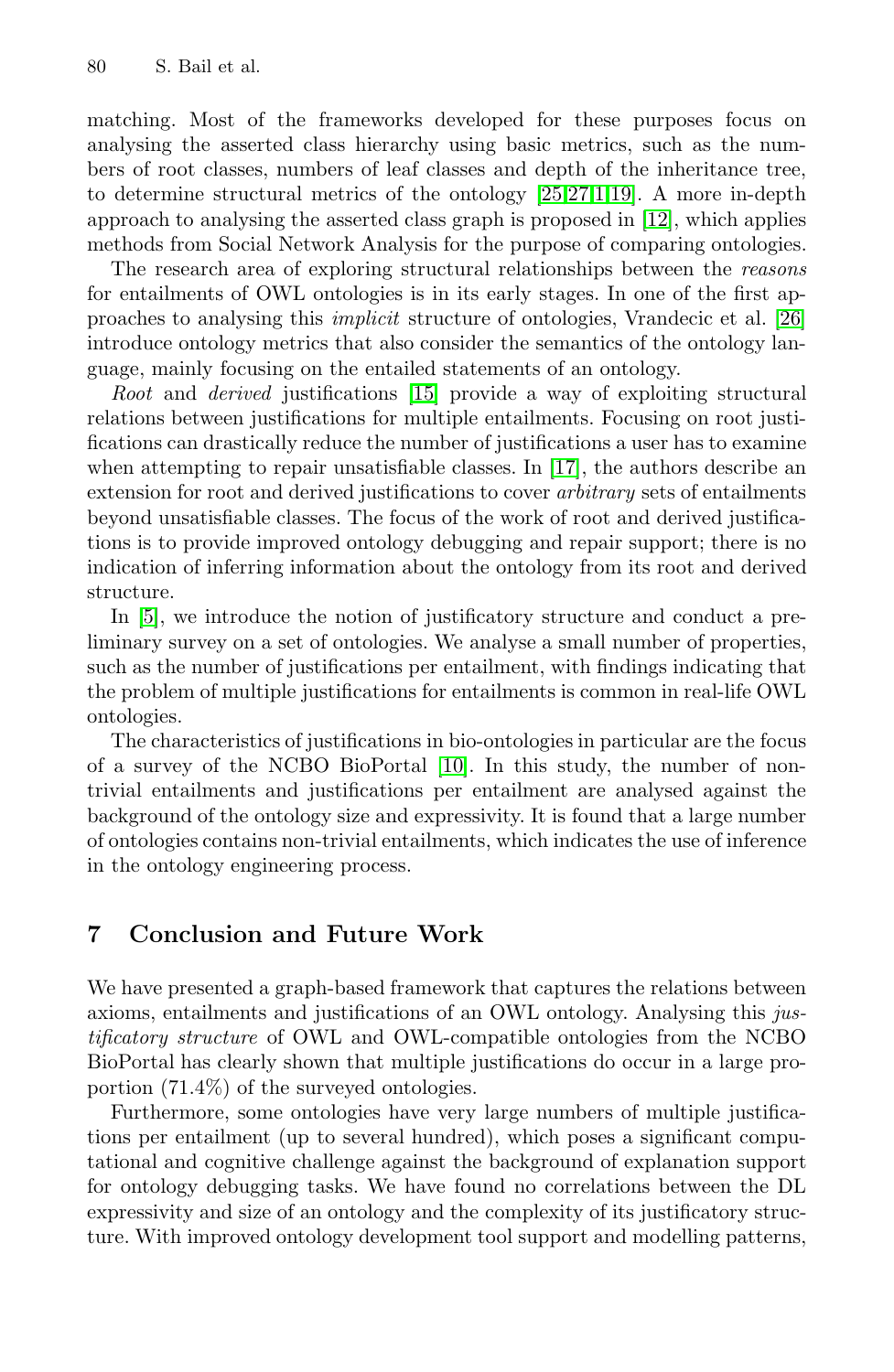we expect OWL ontologies to become more complex in the future, which may lead to a more complex justificatory structure. We can therefore conclude that it is necessary to focus attention on developing improved coping mechanisms for multiple justifications in order to reduce user effort and limit the computational load.

In our presentation of justificatory structure, we have also discussed and demonstrated structural relations between the justifications in an ontology, such as axiom power, patterns and justification overlap, which may be exploited for these coping mechanisms. Based on the axiom power analysis and the patterns found in the surveyed ontologies (e.g. the Software ontology), we have shown how structural analysis can drastically reduce the number of seemingly distinct justifications that have to be examined when attempting to understand the justifications in an ontology.

For future work, we plan to further explore justification overlap and lemmas, using approaches from formal concept analysis. This will provide us with the necessary structural information which can then be used to suggest to the user a suitable repair strategy when confronted with multiple justifications. Finally, as the current basic visualization of JGraphs is clearly limited in terms of scalability and the representation of most structural aspects, we aim to investigate approaches to developing a user oriented interaction framework.

# **References**

- 1. Alani, H., Brewster, C.: Metrics for ranking ontologies. In: Proc. of EON-2006 (2006)
- <span id="page-14-1"></span>2. Baader, F., Calvanese, D., McGuinness, D.L., Patel-Schneider, P., Nardi, D.: The description logic handbook: theory, implementation, and applications. Cambridge University Press (2003)
- 3. Baader, F., Peñaloza, R., Suntisrivaraporn, B.: Pinpointing in the Description Logic EL+. In: Hertzberg, J., Beetz, M., Englert, R. (eds.) KI 2007. LNCS (LNAI), vol. 4667, pp. 52–67. Springer, Heidelberg (2007)
- <span id="page-14-0"></span>4. Bail, S., Parsia, B., Sattler, U.: JustBench: A framework for OWL Benchmarking. In: Patel-Schneider, P.F., Pan, Y., Hitzler, P., Mika, P., Zhang, L., Pan, J.Z., Horrocks, I., Glimm, B. (eds.) ISWC 2010, Part I. LNCS, vol. 6496, pp. 32–47. Springer, Heidelberg (2010)
- 5. Bail, S., Parsia, B., Sattler, U.: The justificatory structure of OWL ontologies. In: Proc. of OWLED-2010 (2010)
- <span id="page-14-2"></span>6. Bail, S., Parsia, B., Sattler, U.: Extracting finite sets of entailments from OWL ontologies. In: Proc. of DL 2011 (2011)
- <span id="page-14-3"></span>7. Horridge, M., Bail, S., Parsia, B., Sattler, U.: The cognitive complexity of OWL justifications. In: Proc. of DL 2011 (2011)
- 8. Horridge, M., Parsia, B., Sattler, U.: Laconic and Precise Justifications in OWL. In: Sheth, A.P., Staab, S., Dean, M., Paolucci, M., Maynard, D., Finin, T., Thirunarayan, K. (eds.) ISWC 2008. LNCS, vol. 5318, pp. 323–338. Springer, Heidelberg (2008)
- 9. Horridge, M., Parsia, B., Sattler, U.: Lemmas for justifications in OWL. In: Proc. of DL 2009 (2009)